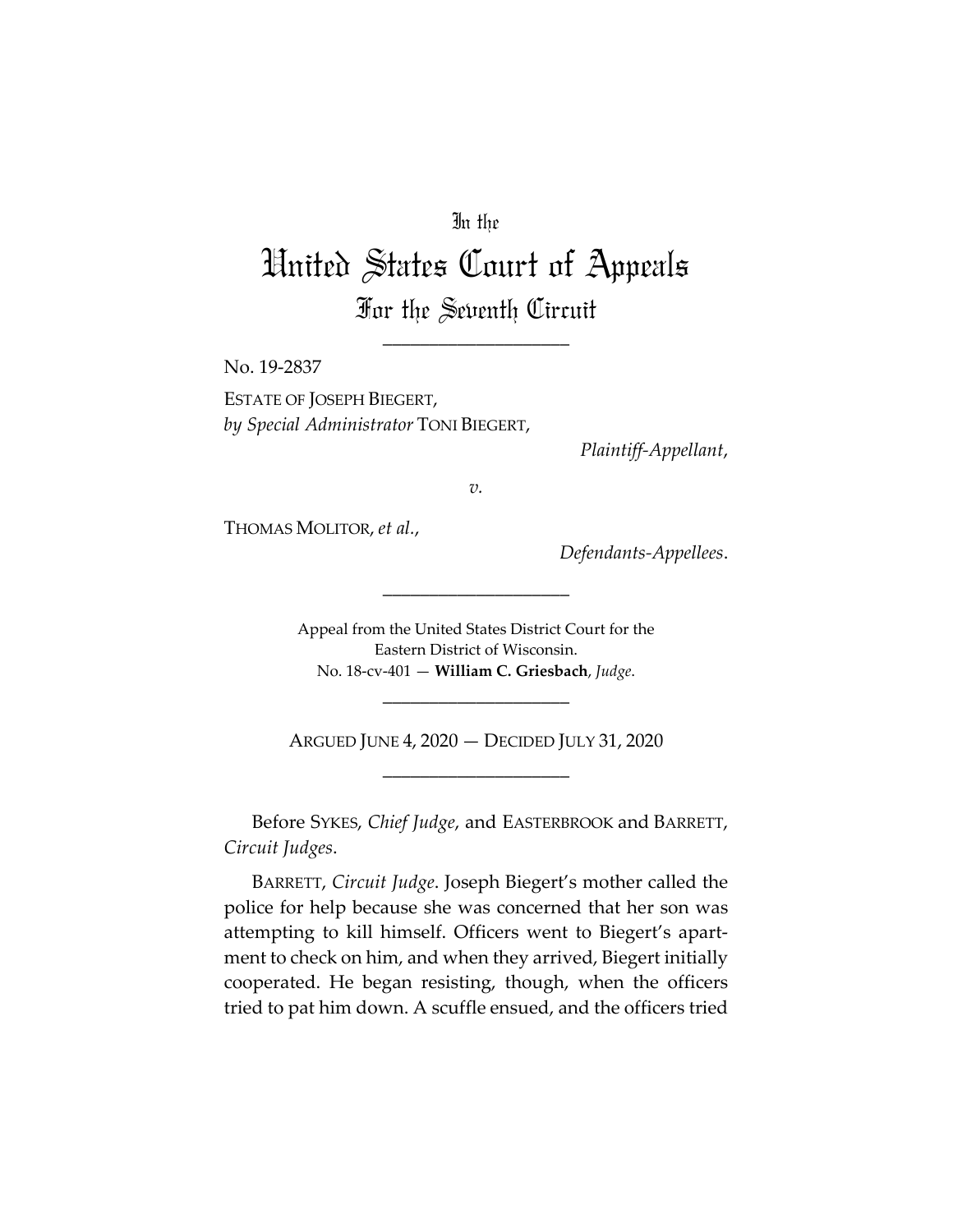to subdue Biegert with fists, Tasers, and a baton. All of these efforts to restrain Biegert failed, and Biegert armed himself with a kitchen knife. When he began to stab one of the officers, they shot him, and he died at the scene.

Biegert's mother, on behalf of his estate, argues that the officers used excessive force both by restraining Biegert during a pat down and by shooting him. The district court disagreed, concluding that the officers reasonably restrained Biegert and that they reasonably resorted to lethal force when Biegert threatened them with a knife. We reach the same conclusion, so we affirm the district court's judgment.

I.

On February 24, 2015, Joseph Biegert texted his mother that he had taken a number of pills in an apparent suicide attempt. His mother, concerned for his safety, called the Green Bay, Wisconsin, police and requested a welfare check. She told the dispatcher that Biegert was depressed, had a history of suicide attempts, was alone, and had access to neither weapons nor vehicles.

Officers Brian Krueger and Matthew Dunn were dispatched to Biegert's apartment and requested that rescue personnel prepare nearby. After they arrived, the two officers went to Biegert's apartment without first pausing to formulate a plan. As they approached the apartment, Biegert called police dispatch, expressing concern that there were strangers outside his door who he believed were going to hurt him. While Biegert was on the call, Dunn knocked on the door and announced that they were the police. The officers did not know that Biegert had called dispatch and grew suspicious when they heard him walk away from the door, rummage for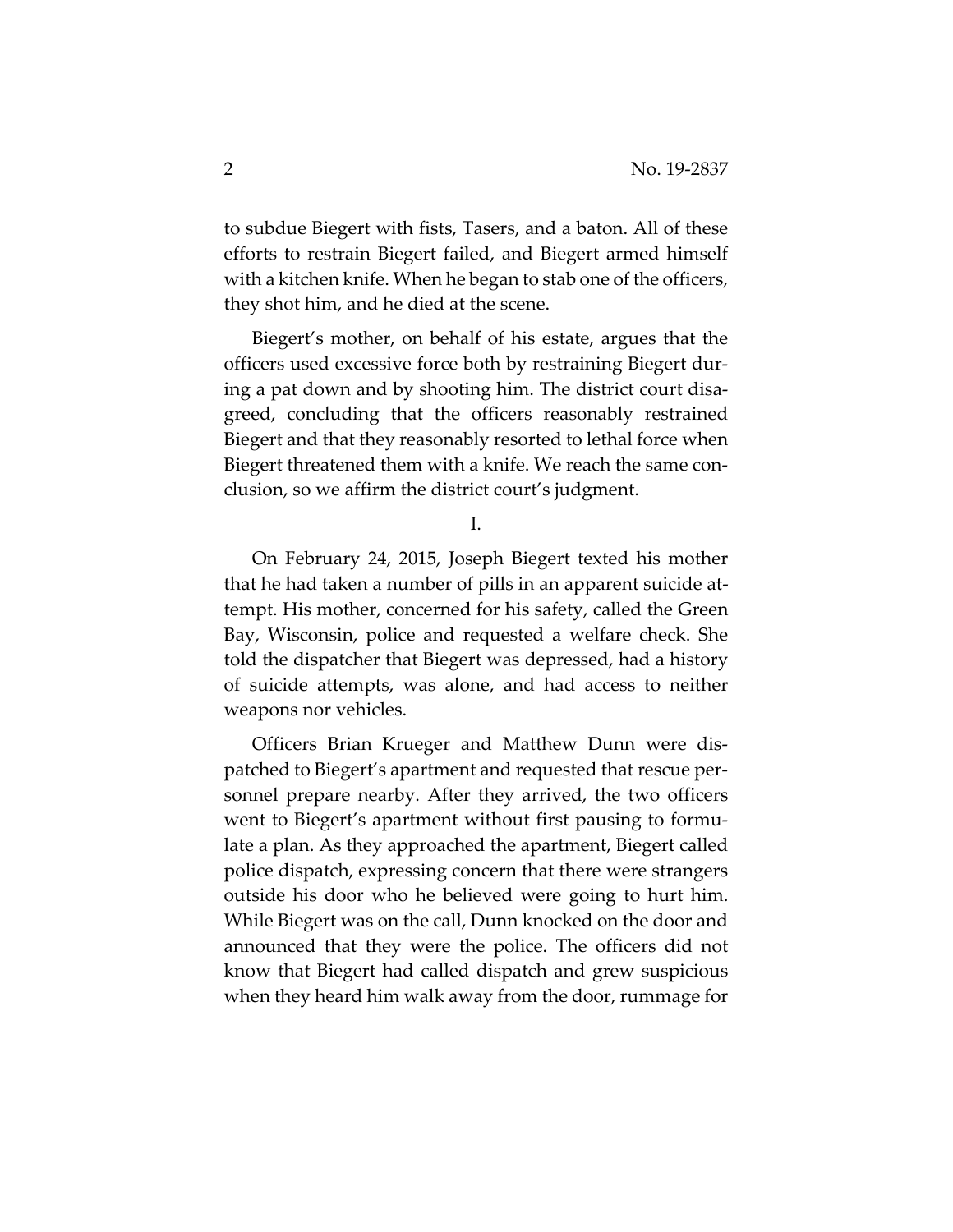something, and return to open the door. Biegert's estate contends that the delay was due to Biegert being on the phone with dispatch.

After Biegert opened the door, he confirmed his identity and that he was depressed. He then allowed both officers into the apartment. Three pill bottles lay on the floor, and Krueger asked Biegert how many pills he had ingested, to which Biegert responded "three"—Krueger believed this may have meant three bottles' worth. Shortly after entering the apartment, Dunn and Krueger heard sounds from the bedroom and asked Biegert who else was there; Biegert said that he didn't know. Dunn conducted a protective sweep, discovering that the sound had been caused by a shade in front of an open window. During the sweep, Dunn noticed a knife block in the kitchen, but he did not secure the knives before returning to Krueger and Biegert in the living room. Though the apartment was dark, the officers did not turn on any lights, opting for flashlights instead.

According to the estate, the officers questioned and instructed Biegert aggressively and became increasingly combative as the encounter went on. Biegert, seated on the couch, put his hand in his pocket and Krueger told him to remove it. Krueger then asked Dunn to pat down Biegert for weapons to ensure the safety of the rescue personnel waiting outside, though neither believed that Biegert was either armed or unwilling to accept help. Biegert stood and put his hands behind his back as instructed. As he patted him down, Dunn held two of Biegert's fingers with one hand in a way that Dunn concedes may have been painful. While Dunn searched Biegert, Krueger advised the rescue team that they could approach the apartment.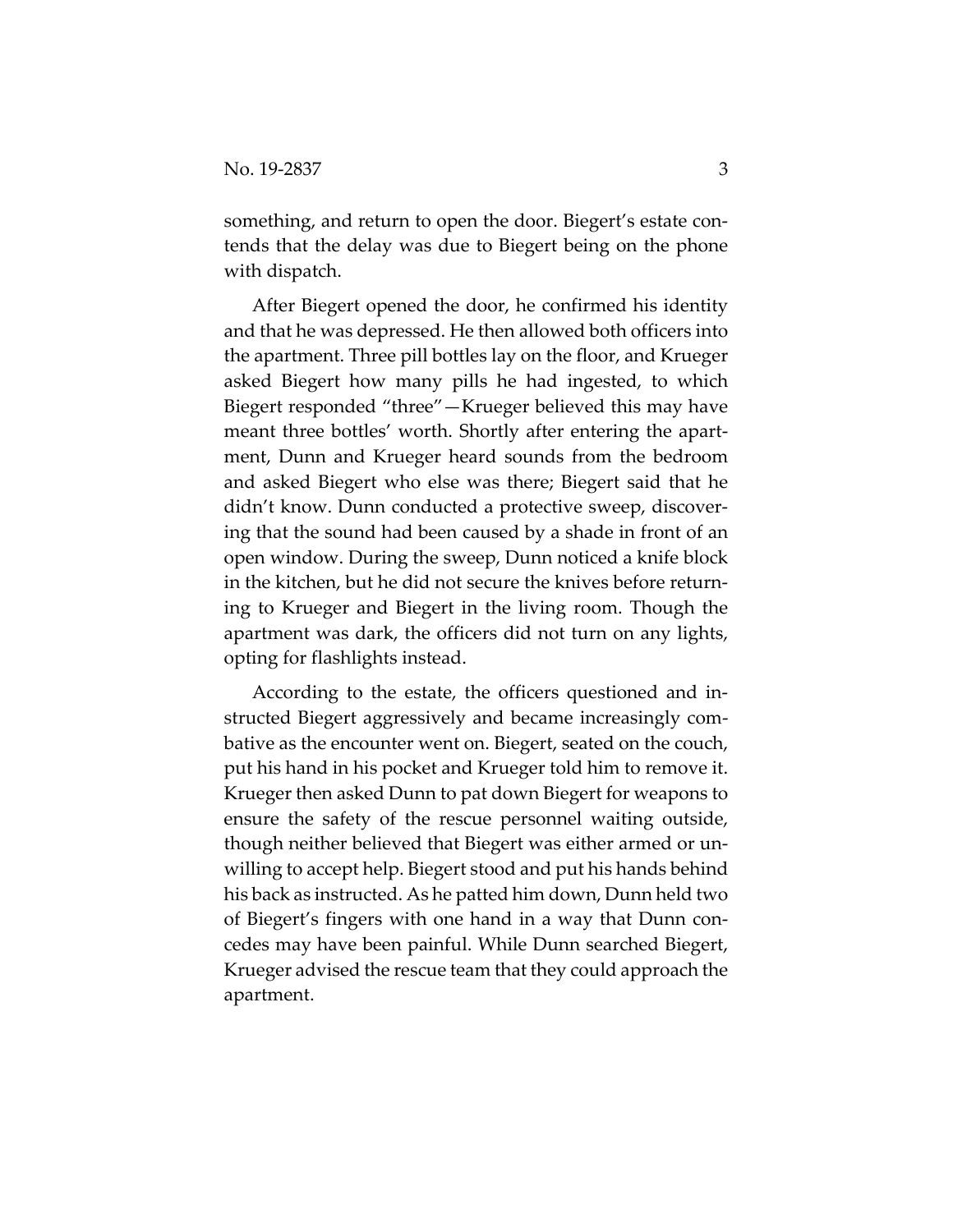Biegert recoiled when Dunn's pat down neared Biegert's belt, and Biegert pulled his right hand out of Dunn's grasp. Krueger then grabbed Biegert's left hand while Dunn sought to regain control of Biegert's right hand. Biegert pulled away, dragging the officers toward the kitchen. Krueger told Biegert "[d]on't do anything stupid" and tried to put Biegert in a secure hold so that he could place him in handcuffs. Dunn attempted to block Biegert with his leg, and both Biegert and Dunn fell to the floor. Biegert rose again, pulled the officers into the kitchen and all three men fell to the floor while Biegert continued to thrash against the officers.

Krueger drew his Taser and attempted to use it on Biegert, but it did not fire. When Krueger then tried to put the Taser directly against Biegert, Biegert squeezed Krueger's genitals and reached for the Taser. Krueger knocked the Taser out of Biegert's hand and began punching Biegert in the face, apparently with no effect. Dunn then drew his Taser, and although he tried to aim at Biegert, he hit Krueger instead. Once Krueger recovered from the shock, he expanded his baton and prepared to continue striking Biegert.

At this point, Biegert managed to grab a knife from the kitchen counter, and he stood over Dunn with the knife in his right hand. Biegert lunged at Dunn, who initially deflected the knife with his hand. But Biegert lunged again, cutting Dunn's right arm. Dunn drew his sidearm and yelled that Biegert was stabbing him. Krueger threw his baton to keep it from Biegert and drew his own sidearm, stepping back. Biegert stepped toward Krueger and Krueger fired. Dunn then fired and Biegert fell on his back, still holding the knife. The estate alleges that officers stopped shooting when Biegert fell, only to resume moments later. Dunn reloaded his firearm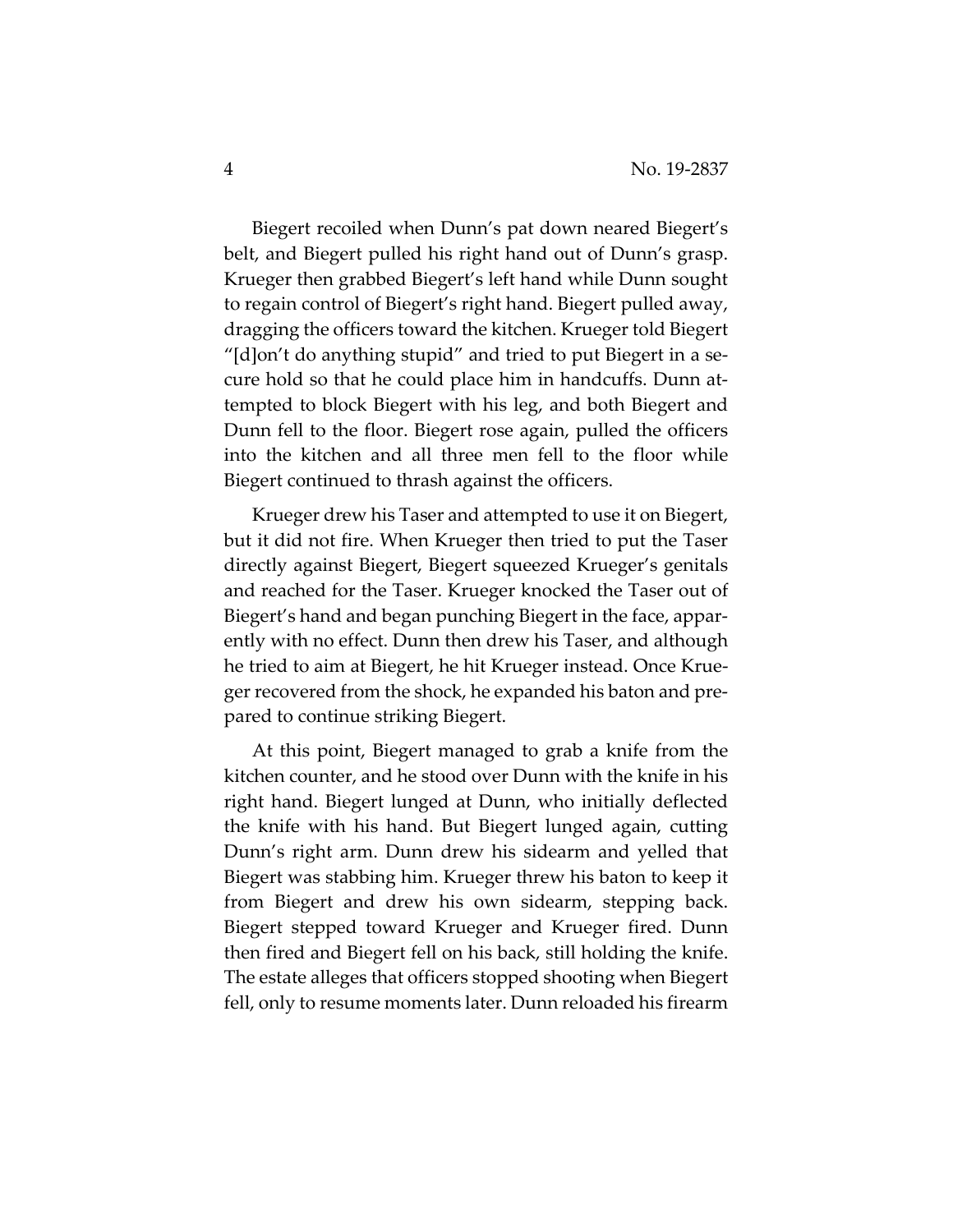and kept it pointed at Biegert while Biegert continued breathing for a short time. Other officers arrived to assist, and Dunn received care for two stab wounds to his upper right arm. Two minutes elapsed from the officers' knocking on Biegert's door to the shooting. Biegert died at the scene.

Biegert's mother brought this suit on behalf of her son's estate. The defendant officers moved for summary judgment and the district court granted their motion, concluding that the officers acted reasonably under the Fourth Amendment, without reaching the defendants' alternative qualified immunity argument. The district court also granted summary judgment for the defendants on Biegert's due process claim and claims against Thomas Molitor, the officers' supervisor, and other unidentified officers. Biegert appeals the grant of summary judgment with respect to Dunn and Krueger.

II.

On appeal, Biegert's estate argues that the officers violated Biegert's Fourth Amendment right to be free from excessive force both by painfully holding his fingers and by shooting him. According to the estate, the force was unreasonable because the officers created the danger through their aggressive questioning, pat down, and failure to secure the knife block. In addition, the estate says, the officers' actions were contrary to both state law and police department policies. The estate does not challenge the reasonableness of the entry into Biegert's apartment or the seizure of Biegert.

We review the district court's grant of summary judgment de novo, construing the facts in favor of the nonmovant. *Daza v. Indiana*, 941 F.3d 303, 308 (7th Cir. 2019). We evaluate an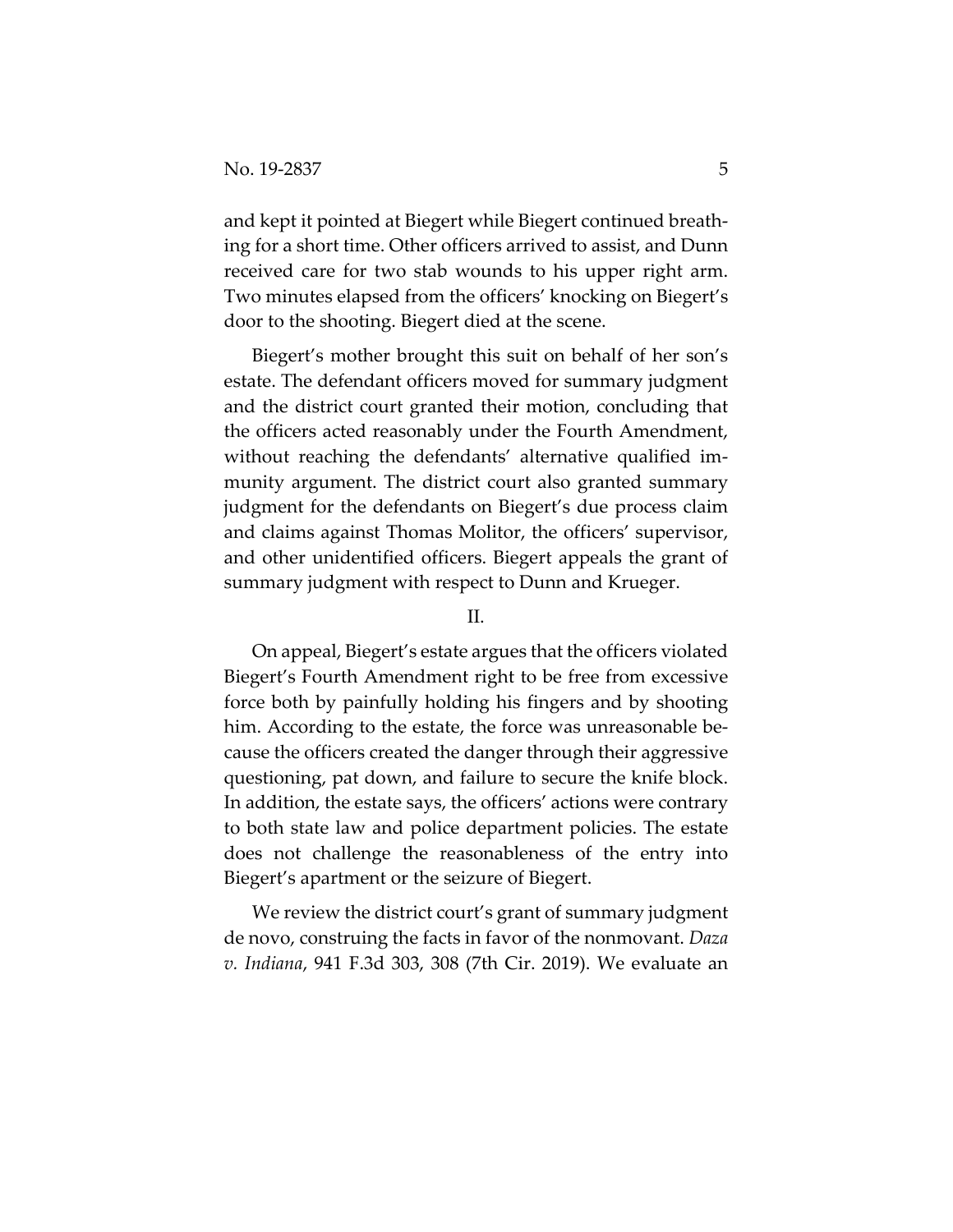excessive force claim under the Fourth Amendment's reasonableness standard, which "requires a careful balancing of the 'nature and quality of the intrusion on the individual's Fourth Amendment interests' against the countervailing governmental interests at stake." *Graham v. Connor*, 490 U.S. 386, 396 (1989) (citation omitted). Ultimately, the reasonableness of force "must be judged from the perspective of a reasonable officer on the scene, rather than with the 20/20 vision of hindsight." *Id.*

A.

The estate contends that the officers acted unreasonably by creating the conditions that precipitated the violent encounter. As the estate sees it, the officers created the situation that ultimately led to Biegert's death by failing to make a plan for the encounter, failing to secure the knife block in the kitchen, and questioning Biegert aggressively. But none of these actions rendered the officers' subsequent use of force unreasonable, nor did the officers' creation of a dangerous situation constitute an independent violation of Biegert's constitutional rights. The officers might have made mistakes, and those mistakes might have provoked Biegert's violent resistance. Even if so, however, it does not follow that their actions violated the Fourth Amendment. *City & County of San Francisco v. Sheehan*, 135 S. Ct. 1765, 1777 (2015) ("[E]ven if [the officers] misjudged the situation, Sheehan cannot 'establish a Fourth Amendment violation based merely on bad tactics that result in a deadly confrontation that could have been avoided.'" (citation omitted)).

Only in narrow circumstances have we concluded that an officer acted unreasonably because he created a situation where deadly force became essentially inevitable. In *Starks v.*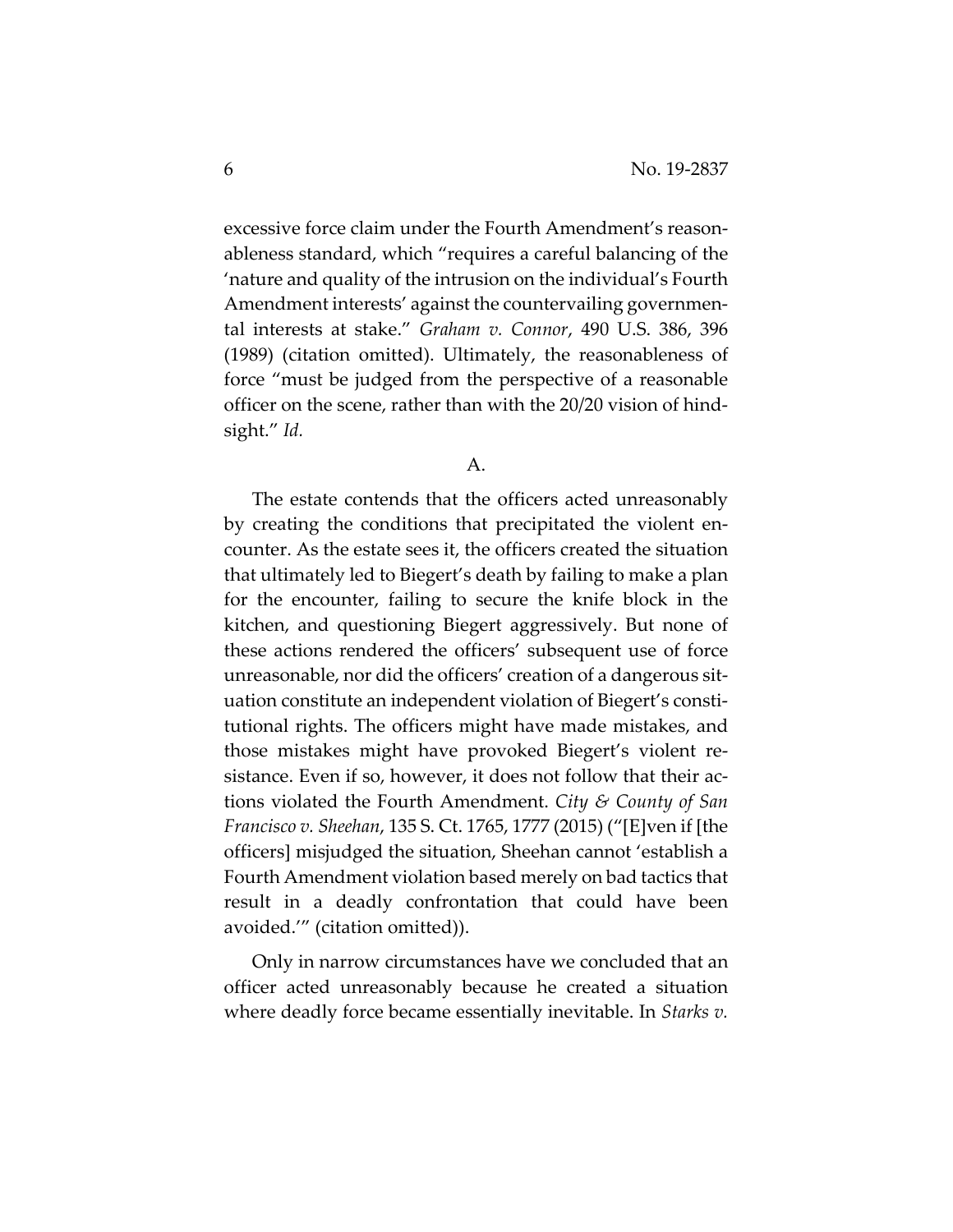*Enyart*, for example, we held that an officer acted unreasonably when he jumped in front of a speeding cab, after which companion officers shot the driver to prevent the officer from being struck. 5 F.3d 230, 234 (7th Cir. 1993). The officer acted unreasonably, we explained, because he created a situation in which it was impossible for a person to react in a way that would "avoid presenting a deadly threat." *Id.*

*Sledd v. Lindsay* is another example. In that case, we concluded that the officers acted unreasonably when they failed to identify themselves while forcibly entering a home to execute a search warrant in plain clothes, which resulted in their shooting a man who had armed himself thinking that the officers were intruders. 102 F.3d 282, 288 (7th Cir. 1996). We explained that "in a situation where a person has no reason to know that someone is a police officer, and the officer's identity is concealed, the normal rules governing use of deadly force and right to resist are modified." *Id.*

In *Starks* and *Sledd*, the officers acted so far outside the bounds of reasonable behavior that the deadly force was almost entirely a result of the officers' actions. That's not true in this case. Even if the defendants' actions exacerbated the danger, Biegert's actions were an intervening cause of the deadly force. Dunn and Krueger escalated the force that they applied in response to the force with which Biegert resisted; the situation requiring them to use deadly force was not primarily of their own making.

The estate also emphasizes that the officers violated police department regulations and that these violations bear on the officers' reasonableness. But the district court was correct to give no weight to these arguments. As we have previously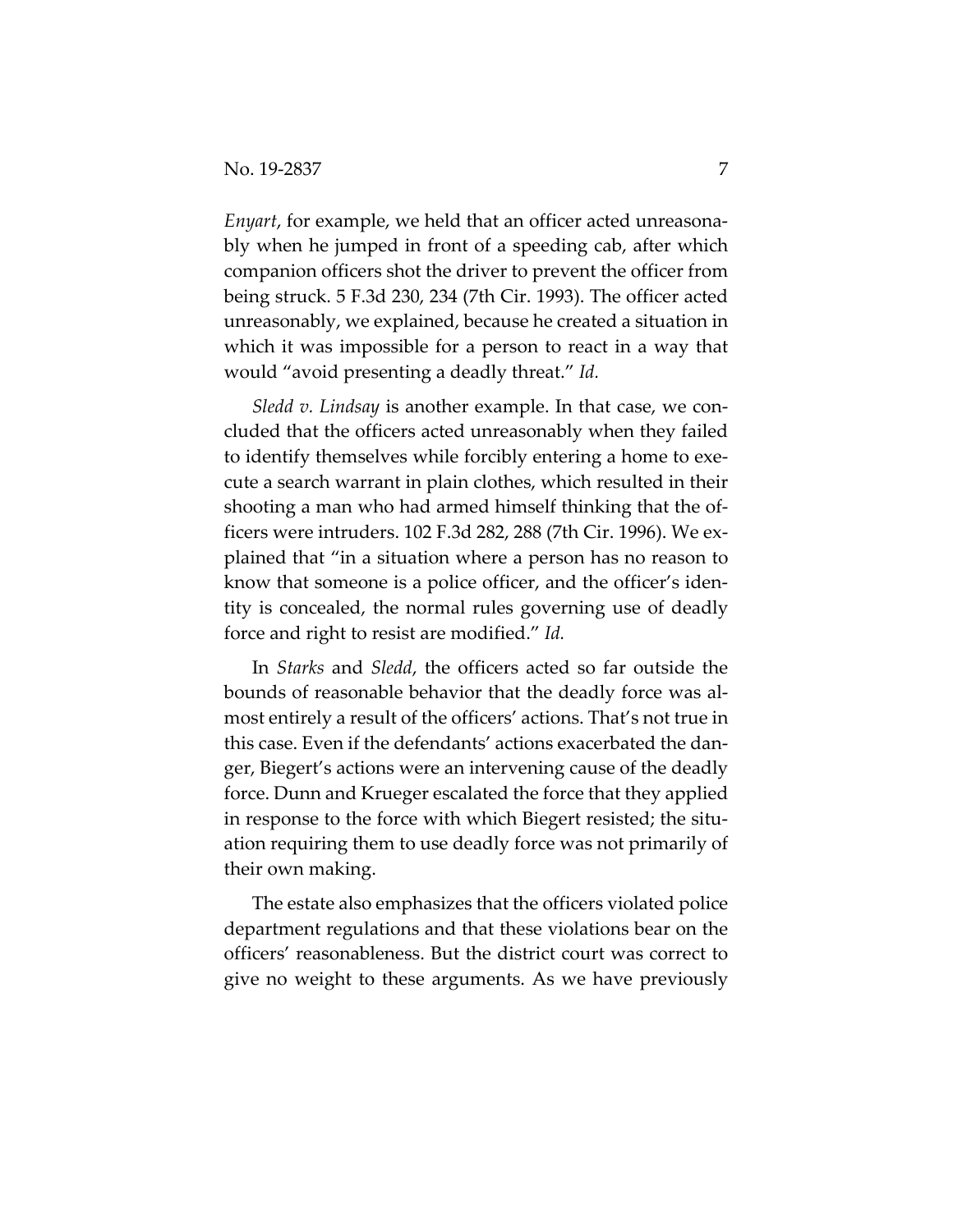stated, § 1983 "protects plaintiffs from constitutional violations, not violations of state laws or, in this case, departmental regulations and police practices." *Scott v. Edinburg*, 346 F.3d 752, 760 (7th Cir. 2003). Policies and procedures do not shed light on the reasonableness of an officer's behavior because, "even if they could be practicably assessed by a judge, [such policies] vary from place to place and from time to time," and so "[w]e cannot accept that the search and seizure protections of the Fourth Amendment are so variable." *Whren v. United States*, 517 U.S. 806, 815 (1996).

## B.

Next, the estate argues that the officers acted unreasonably when Dunn took hold of Biegert's fingers in a way that may have caused him pain. Restraining an individual may be appropriate in "inherently dangerous situations," even where the officers do not suspect the restrained individual of a crime. *Muehler v. Mena*, 544 U.S. 93, 100 (2005) (concluding that "the use of handcuffs minimizes the risk of harm to both officers and occupants" of the area being searched); *see also United States v. Howard*, 729 F.3d 655, 659 (7th Cir. 2013) (concluding that sometimes "it may be reasonable for police to detain people not suspected of criminal activity themselves, so long as the additional intrusion on individual liberty is marginal and is outweighed by the governmental interest in conducting legitimate police activities safely and free from interference"). At least when handcuffs are used, however, we have emphasized that "an officer may not knowingly use handcuffs in a way that will inflict unnecessary pain or injury on an individual who presents little or no risk of flight or threat of injury." *Stainback v. Dixon*, 569 F.3d 767, 772 (7th Cir. 2009); *see also Payne v. Pauley*, 337 F.3d 767, 779 (7th Cir. 2003)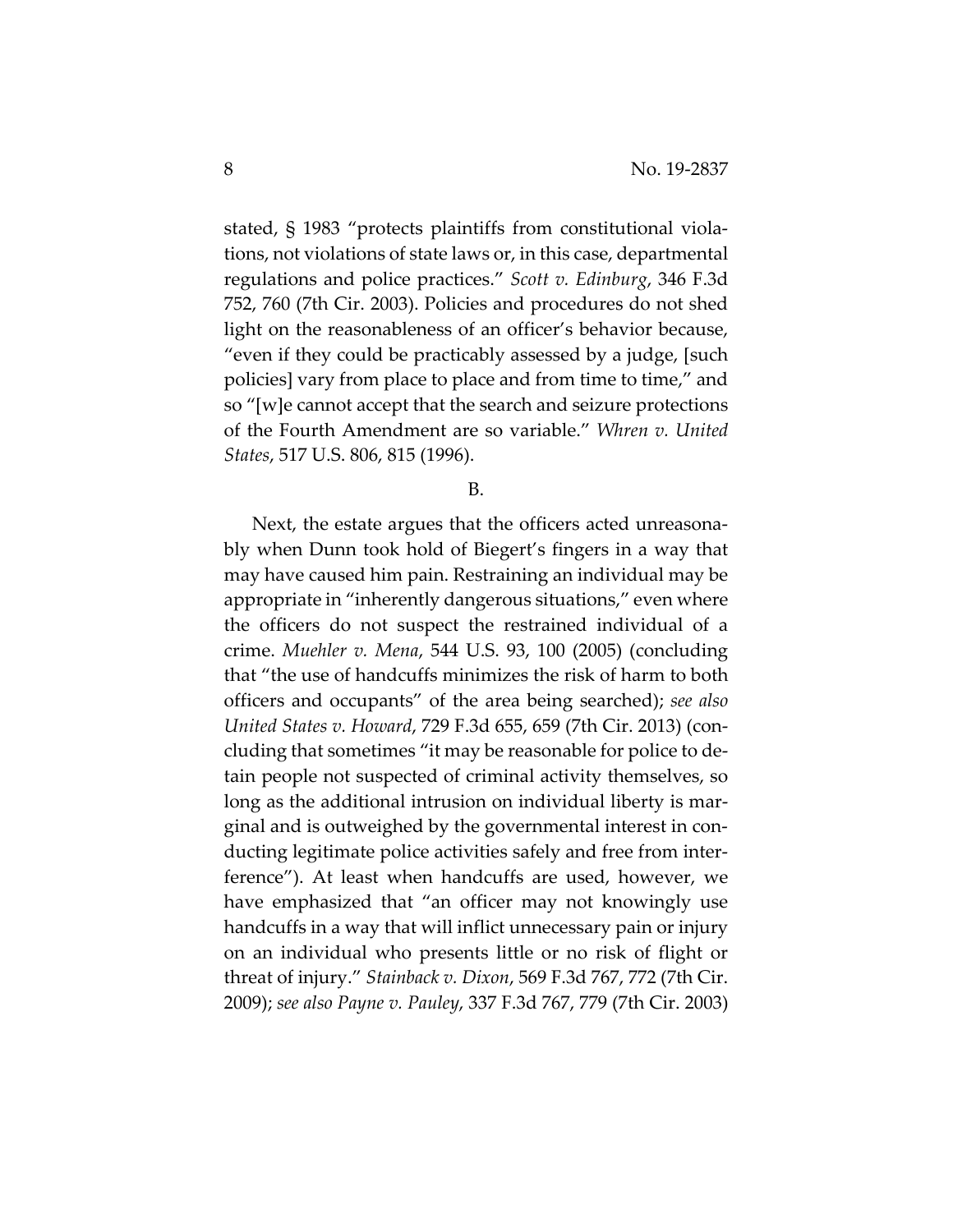(holding that officers acted unreasonably by twisting the arms and handcuffing "a woman who was not threatening to harm the police officer or anyone else at the scene, was not resisting or evading arrest, was not attempting to flee, and was charged with … minor offenses").

Here, Dunn acted reasonably in asserting some physical control over Biegert while he conducted a pat down. Biegert was reportedly suicidal, and the officers wanted to ensure that he posed no threat to the rescue personnel. If Biegert experienced pain in the way Dunn held his fingers, he did not give the officers any indication of it. *See Tibbs v. City of Chicago*, 469 F.3d 661, 666 (7th Cir. 2006) (holding that officers acted reasonably where "Tibbs complained only once … , gave the officers no indication of the degree of his pain [and], experienced minimal (if any) injury"). The officers were permitted to restrain Biegert while conducting the pat down. There is no evidence that they did so in an unreasonably painful manner, nor does the estate allege that the officers intended to hurt Biegert.

C.

Finally, we turn to the shooting. When evaluating the reasonableness of deadly force, we focus on the danger posed by the person to whom the force was applied. This requires asking "whether a reasonable officer in the circumstances would have probable cause to believe that the suspect poses an immediate threat to the safety of the officers or others." *Sanzone v. Gray*, 884 F.3d 736, 740 (7th Cir. 2018). As a general matter, "[i]f the suspect threatens the officer with a weapon, deadly force may be used." *Id.* And police officers may resort to deadly force "even if a less deadly alternative is available to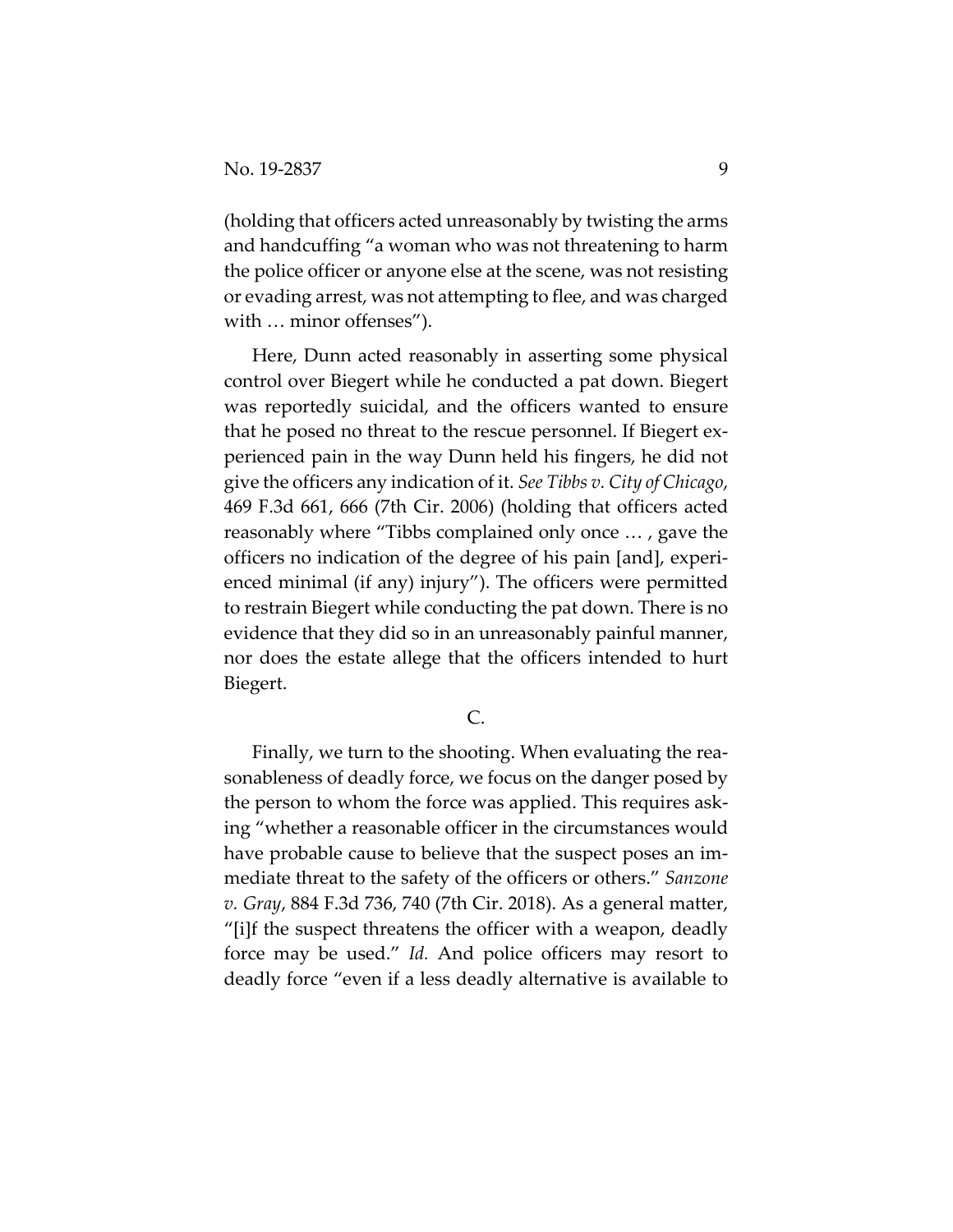the officers." *King v. Hendricks Cty. Comm'rs*, 954 F.3d 981, 985 (7th Cir. 2020).

We have had a number of occasions to consider when officers may reasonably respond to a threat with deadly force. In *Henning v. O'Leary*, we concluded that it was reasonable for an officer to shoot a suspect when the officer believed the individual had armed himself with an officer's gun in the course of a "tense struggle." 477 F.3d 492, 496 (7th Cir. 2007). In trying to handcuff Henning, officers initially employed "hand strikes, pepper spray, and baton blows to the torso and legs," but Henning continued to resist. *Id.* at 494. At one point during the struggle, an officer noticed that his gun was missing from its holster. Fearing that the gun might be in Henning's possession, the officer reached beneath Henning, who was lying on his side, and felt both the gun and what he believed to be a finger reaching for the trigger. The officer then shouted to other officers on the scene, one of whom drew his own weapon and fired at Henning, killing him. We concluded that the officers acted reasonably because they did not need to wait until Henning posed an even more imminent threat than he did when reaching for the trigger. *Id.* at 496.

More recently, in *King v. Hendricks County Commissioners*, we concluded that officers reasonably used deadly force during a welfare check when a mentally unstable man "pointed a large knife at them, disregarded their repeated commands to drop the knife, and then charged" at the officers. 954 F.3d at 985. We held that the officers reasonably applied deadly force—even though they did not first attempt to use less lethal means—because King "pose[d] an immediate threat of serious harm to the officers." *Id.*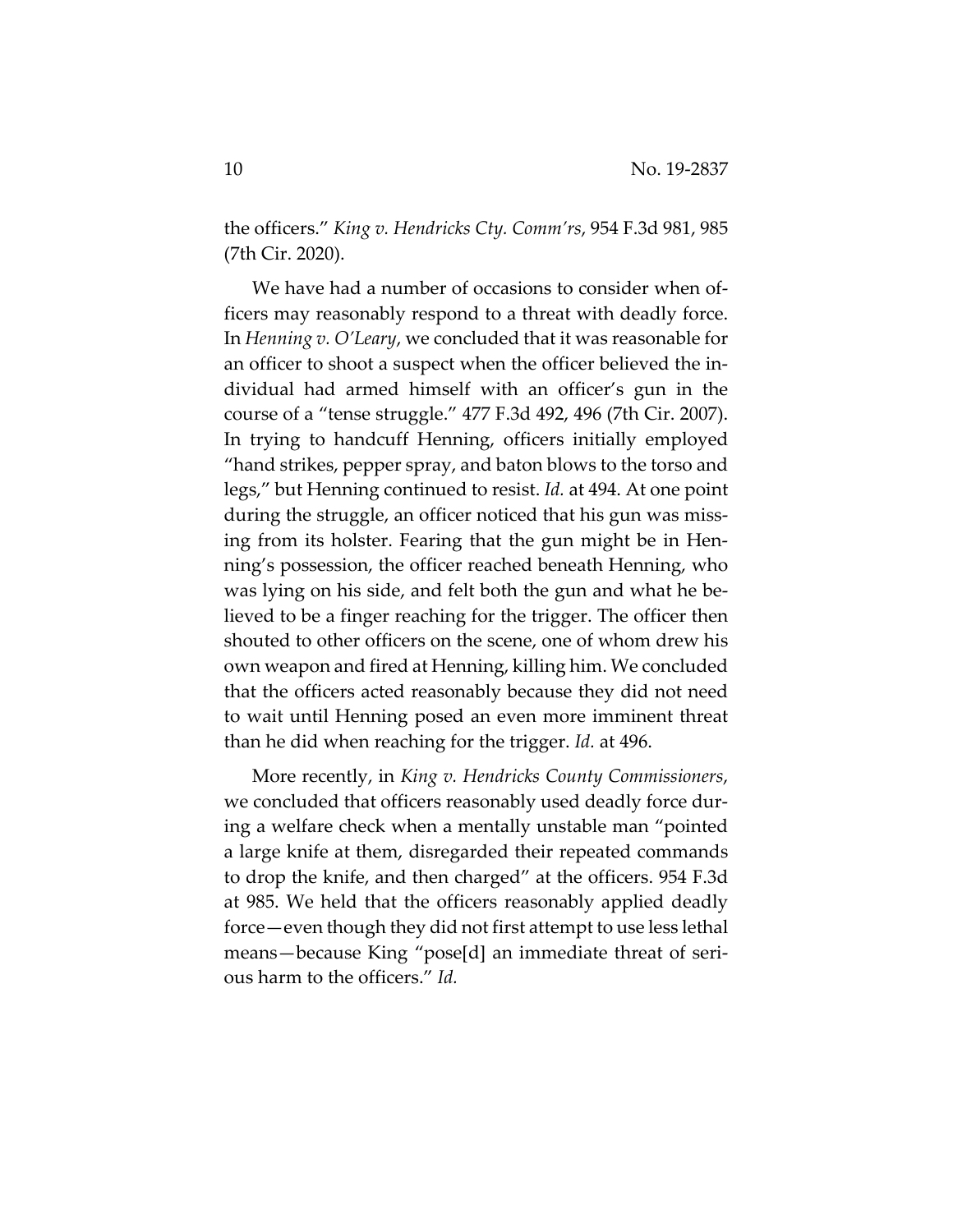We emphasize that someone does not pose "an immediate threat of serious harm" solely because he is armed. We made that point in *Weinmann v. McClone*, which involved an officer performing a wellness check on a man who had locked himself in the garage with a shotgun on his lap. 787 F.3d 444, 447 (7th Cir. 2015). Without making any attempt to communicate with the man, the officer barged into the garage and shot him. *Id.* We held that the case turned on whether the man had threatened the officer with the shotgun—if he hadn't, it was unreasonable for the officer to shoot him. *Id.* Having a weapon is not the same thing as threatening to use a weapon. *Cf. Sanzone*, 884 F.3d at 740 (holding that officers reasonably resorted to deadly force when an armed man threatened to "fire a warning shot" and then pointed his gun at the officers).

Here, though, Biegert not only threatened to use the knife—he actually used it. By the time Biegert was shot, he had already stabbed Dunn multiple times. The officers, therefore, indisputably faced an immediate threat to their physical safety. And as in *Henning*, *King*, and *Sanzone*, the imminent threat of deadly harm posed by an aggressive, armed assailant justified the defendants' use of lethal force.

We also note that the officers did not resort to deadly force as their first line of defense to Biegert's resistance. Rather, the officers applied only mild physical force to restrain Biegert during the pat down and increased the force only as Biegert increased his physical resistance. When Biegert dragged the officers to the kitchen and onto the floor, Dunn and Krueger resorted to punches and Tasers. And when the Tasers proved ineffective, the officers continued to employ less lethal methods—fists, batons, and bodyweight—in their attempts to restrain Biegert. Only after Dunn yelled that he had been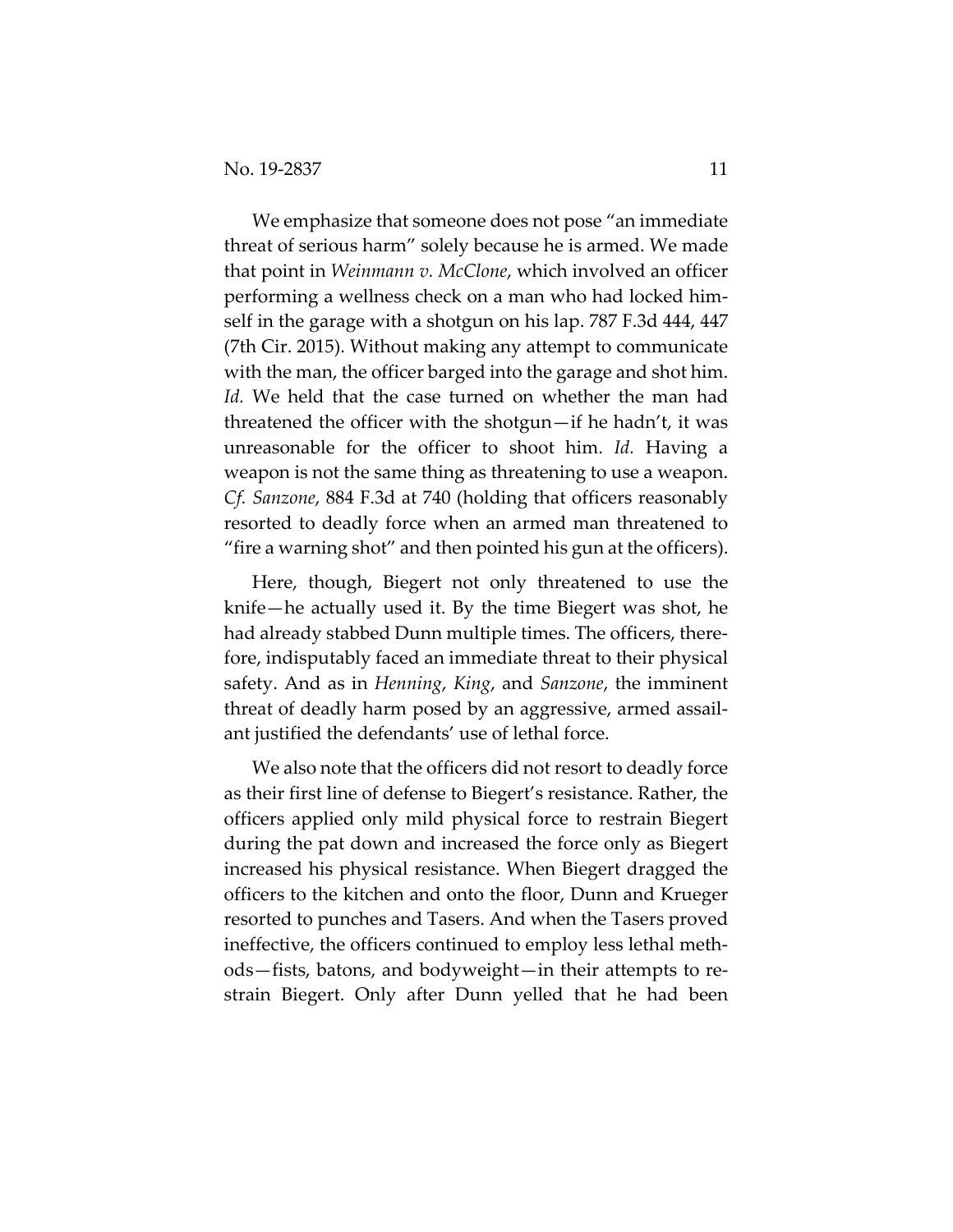stabbed and Biegert advanced toward Krueger with a knife did the officers employ lethal force.

We must evaluate the reasonableness of the officers' actions with the understanding that the situation they faced was "tense, uncertain, and rapidly evolving" and required them to "make split second judgements" about how much force to apply to counter the danger Biegert posed. *Graham*, 490 U.S. at 397. As in *Henning*, the officers first attempted less lethal methods in response to Biegert's resistance. And, as in *King*, Biegert posed an imminent threat to the officers once he had armed himself with a knife, attacked Dunn, and advanced toward Krueger. At this point, the officers reasonably resorted to firing at Biegert in response to the imminent threat he posed.

The estate also contends that there was a pause in the shooting—that the officers stopped shooting when Biegert ceased to pose a threat and then resumed after he had collapsed to the ground. The estate's best evidence for this theory is the audio captured by one of the officers' dash cameras. But the garbled audio, in which the officers can barely be heard over the background noise, contains no clearly audible pause. "A genuine issue of material fact arises only if sufficient evidence favoring the nonmoving party exists to permit a jury to return a verdict for that party." *Brummett v. Sinclair Broad. Grp., Inc.*, 414 F.3d 686, 692 (7th Cir. 2005). A dispute of fact is not genuine if "the evidence supporting [one] version of events does not rise above speculation or conjecture." *King*, 954 F.3d at 986. We must draw inferences in the estate's favor but "our favor toward the nonmoving party does not extend to drawing '[i]nferences that are supported by only speculation or conjecture.'" *Argyropoulos v. City of Alton*, 539 F.3d 724,